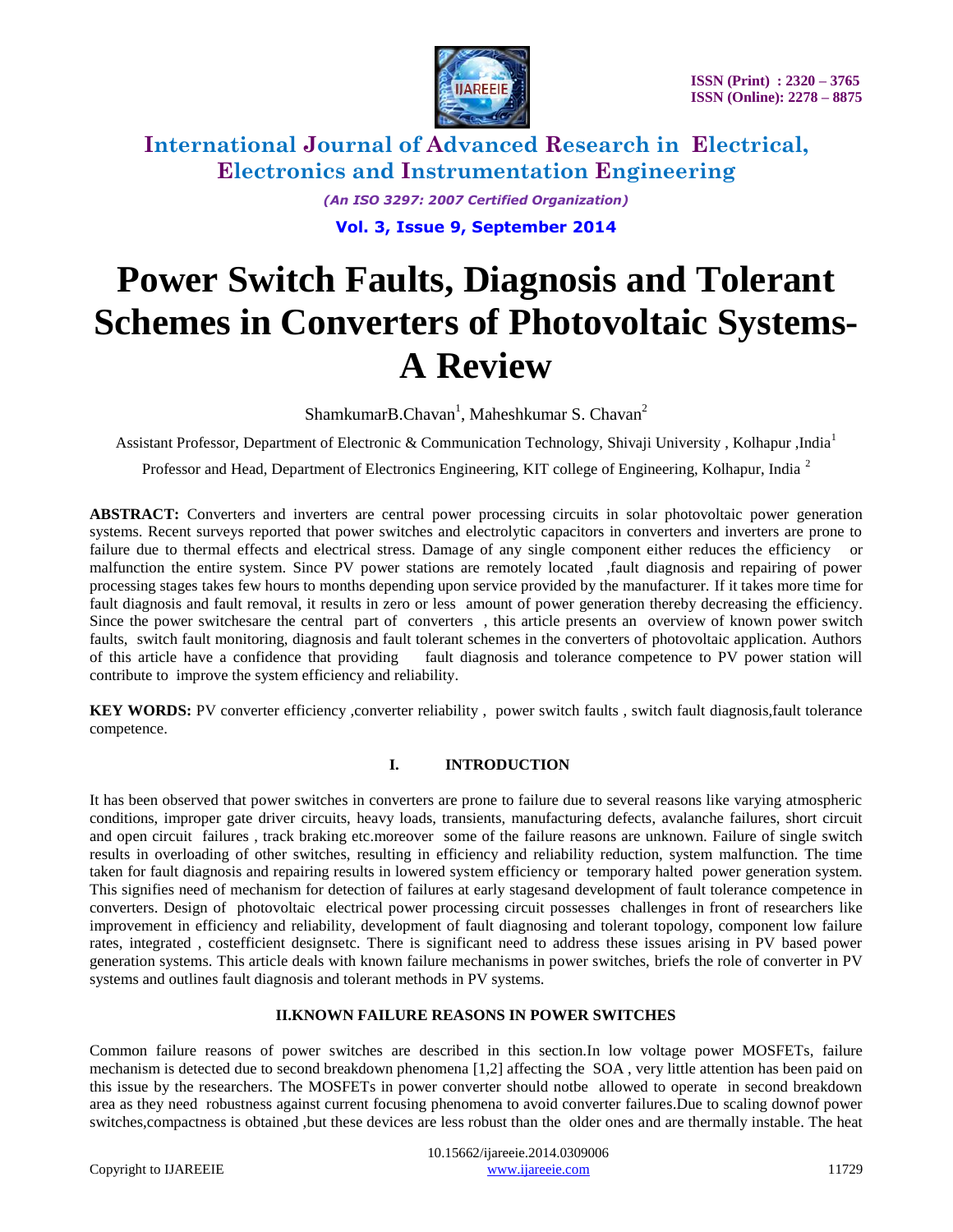

*(An ISO 3297: 2007 Certified Organization)*

### **Vol. 3, Issue 9, September 2014**

generation and heat flow mechanism in CJ MOSFET is presented in [3], the thermal distribution, maximum temperature and contact temperatureare the causes of MOSFET degradation.The power switch reliability can be improved by using appropriate thermal management techniques[4]. Thermal stress is caused due to two main reasons first is power cycling because of load variations which induces variations in losses and second is thermal cycling due to variations of surrounding thermal environment [5]. Power cycling life time is affected by three factors thermal [6,7], mechanical and material factors[8]. Thermal factors arecreated due to junction temperature variation, mechanical factors are due to wire dimension , bonding area, layered structure of power switches etc. material factors are due to solder components and combination of several heterogeneous materials hence reliability of the MOSFETs is important as compactness and efficiency. The MOSFET  $R_{DS \text{ on }}$  is subjected to temperature variations and progressively increases with periodical temperature variations. If temperature variations are longer than the thermal time constant of the device, R<sub>DS on</sub> drift may degrade wire bond, bonding pads and the die hence a reliability model is developed to compute  $R_{DS}$  on drift and device life time [9]. MOSFET failure due to soft breakdown have been studied [10] and it is reported that drain current and transconductancedecreases with small W, affecting the reliability.It is also seen that temperature loadings affects the reliability of soldered joints in IGBT by developing cracks and fatigue processes which results in failure [11]. Semiconductor power modules experience cyclic temperature variations, two types of thermal cycles are identified [12], power cycles coming from application of electric current in active parts of modules during operation phase and passive cycles from ambient phase.

The SC capability is one of the most important factor in determining the robustness of IGBTs in very high power applications [13] .Under SC condition IGBT has to sustain high voltage and high current which increases local device temperature[14]. At high temperatures SC withstand time is also reduced. A method to detect device destruction under SC condition using simulation has been presented [15], the results show that  $V_{TH}$  and  $I_{sat}$  degrades when IGBT is kept under stress.IGBT fails after few hundred microseconds of SC turn off.According to [16], IGBT SC failure mechanisms are divided into three modes a) Power Limited Failure – Device destructs near the current peak and failure occurs near SC turn on [17] ,b) Energy Limit Failure- In this device fails during steady state, the high energy dissipation causes local temperature to increase beyond critical value thereby preventing the ability to sustain maximum allowable collector to emitter voltage, and c) Inhomogenous operation failure or 'turn off failure'[18]. SC failure mechanism of 1200 V trench IGBT is presented in [16] , results showed that most of the devices failure occurred during blocking state after few hundred microseconds of SC turn off conditions. Due to large leakage currents , thermal runaway occurs hence switching devicesfails after SC turn off. Higher device temperature results in larger leakage current causing local heat generation.According to [19] ,off state failure is irrelevant of electrical and thermal failure modes and it is more associated with turn off dynamics under certain current and voltage conditions.The inverter life time prediction method is carried out by using a model based on electro thermal and thermo mechanical simulation [20] . Die attach solder fatigue failure mode is considered and other failure modes can be accumulated separately for life time estimation.

The package reliability of IGBT modules depends upon thermo mechanical properties of semiconductor dies bonded to substrates with aluminum wires and solder joints, [21] which show that there is huge scope of research in power electronic device packaging technology. Aluminum wire bond lifting, substrate fracture and other factors due to thermo cycling are important issues in module failures[22] also the reliability of wire bond and substrate determines the reliability of whole module[23,24].Reliability of different wire bonding technologies for IGBT is studied [25] and it is suggested that design focused on quality, reliability and performance is very essential. Wire bonding lift off failure is another dominant factor which limits the reliability of the IGBT module .It is reported that wire bonding affects gate- emitter capacitance (Cge), gate-collector capacitance (Cgc) and parasitic inductance between collector and emitter. Gate to emitter voltage during turn on and collector to emitter voltage during turn off can be monitored for as an indication of wire bonding lift [26].Thermal fatigue results in solder cracks between copper base plate and direct copper bonding substrate , this shows the need of specific simulation tools for research on IGBT reliability [27] also the solder life time depends upon temperature variation, maximum and minimum dwell temperatures [28].Finite element techniques can be used to model thermal fatigue effects in IGBT modules, chip temperature , temperature distribution and thermal resistance etc. [29] presents three dimensional model which considers die size, layout and substrate geometry to check device performance by changing material properties and geometries.Good thermal management of IGBT module is a challenge, and new type of packaging material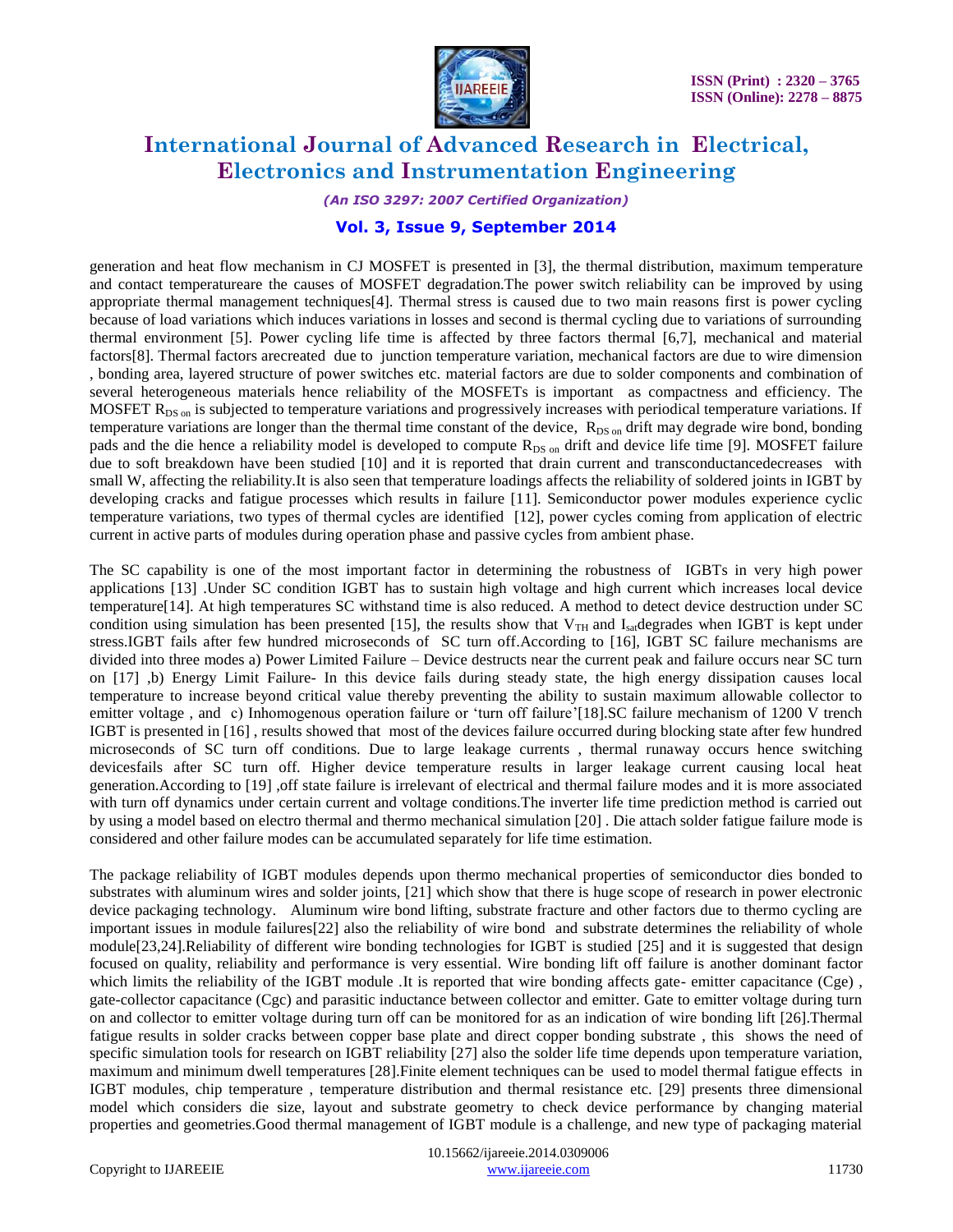

*(An ISO 3297: 2007 Certified Organization)*

### **Vol. 3, Issue 9, September 2014**

need to be introduced , cooling technologies should also be improved [30].In [31] performance of PT and NPT IGBT is carried out under unclamped inductive switching and SC conditions ,huge power loss wasobservedwith change in device characteristics hence to study the switch behavior author depicts the need of good physics based simulator. There are many challenges in IGBT module technology in the areas of improved cooling techniques, development of heat sink, power density/volume, thinner wafer, loss reduction, good conversion efficiency, cost reductionsetc [32]. The IGBT failure conditions vary with case temperature, turn off current level and load inductance [33]. In inductive load due to thermally assisted carrier multiplication at reverse biased p-base and n-drift region IGBT failure takes place [34]. The clamped inductive turn off failure of IGBT is studied under over current and over temperature and it was observed that IGBT periphery call at the gate runner edge was responsible for failure, it is stated that layout design has to play important role in ruggedness improvement under overloading conditions [35]. The influence of metallization thickness of ceramic substrates on reliability of power electronic switches under high temperature cycling is studied [36]. The reliability testing method of IGBT power modules is discussed to detect failure modes and structures, finite element modeling method is used to analyze the stress and strain distribution [37].The SC behavior of IGBT and COOLMOS devices is tested under repetitive SC conditions [18,56]. An active protection circuit for fast clamping and safe shutdown of fault currents in IGBT's is proposed in [57], which allows IGBT to work on high gate voltage with short circuit protection ability. The circuit is tested against various parameters like temperature variations, rising rate of fault currents, gate voltage etc. The results shows that the over current condition can be precisely detected without current sensor, initial peak current can be limited due to the fast detection scheme , peak power and energy of fault current can be reduced.

The review of switch faults signifies the need to develop models, simulation tools, packaging technology,good thermal management schemes for better reliability of power switches thereby improving the efficiency and reliability of converters and inverters.

#### **III.ROLL OF CONVERTERS IN PHOTOVOLTAIC APPLICATIONS**

Converters are important part in PV systems. DC-DC converters change DC power from one voltage level to another. Inverters on the other hand, convert DC power to AC power.PV panels are considered to be stable and main role of power conversion is performed by converters, hence researchers have focused attention on converters for efficiency and reliability improvements.Plenty of converter topologies and MPPT algorithms are suggested for PV applications by researchers. Most of the topologies focuson increasing the efficiency of the system ,as renewable energy sources are very uncertain in nature.Buck, boost, buck and boost converters are currently being used in power generation systems. Different PV interface architectures are proposed for Photovoltaic power generation systems in which converters are connected in series, parallel or combination of both.Some of the familiar interfaces are single DC string single inverter, module integrated converters and inverters, module integrated DC-DC converters fed to central inverter, multi-converter strings [38] etc., according to authors panel integrated converters and inverters provide more efficiency and reliability. The controllers of converters have MPPT algorithms which tracks maximum power point in varying atmospheric conditions. Variety of MPPT techniques have been proposed by researchers with their merits and demerits. Nowadays trend is to use PV panels to feed the power directly to grid or end application by replacing the batteries.According to authors [39] in non-ideal conditions the performance of MPPT degrades if photovoltaic modules are connected in series hence it is recommended to use separate power interfaces for each photovoltaic module. In series connection the defect in one converter propagates in next thereby influencing the entire system.The capacity of photovoltaic system can be increased by increasing number of power processing stages [40].

#### **IV.CONVERTER FAILURES, FAULT DIAGNOSIS AND TOLERANT SCHEMES**

This section discusses fault diagnosis and tolerant schemes for power switches applied in converters. Since power switches are prone to failure, converter design based on fault diagnosis and tolerance competence is modern way to improveefficiency and reliability and is attracting interest of researchers [64].An industrial surveywas carried out to determine reliability of power electronic converters and it was found that power semiconductor switches are the most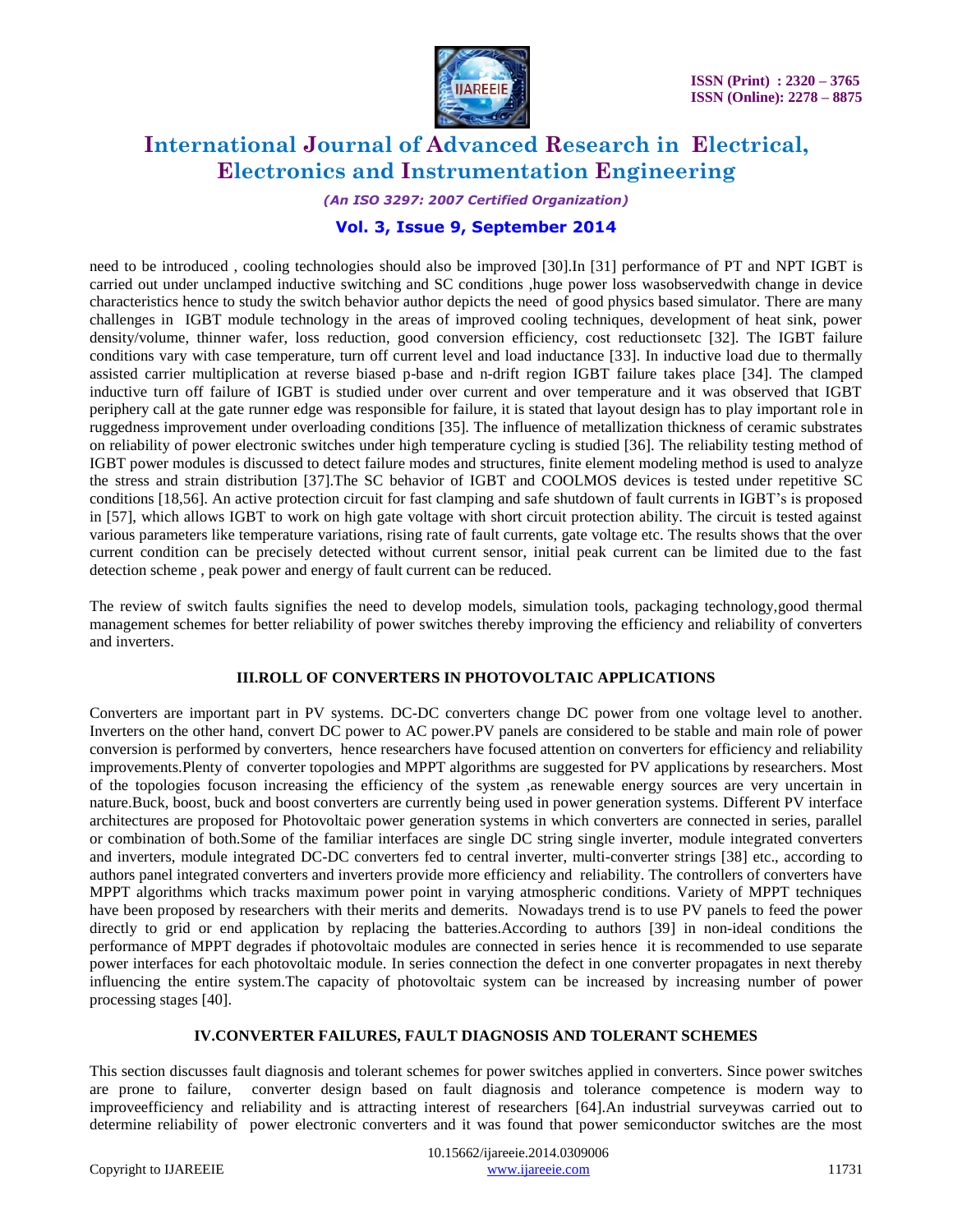

*(An ISO 3297: 2007 Certified Organization)*

### **Vol. 3, Issue 9, September 2014**

breakable components due factors like environmental varying conditions, system transient, heavy load, thermal/power cycles, manufacturing defects etc [41]. The major need is admitted in the survey for better fault monitoring methods of converters which recommendneed of major research work to carry out in the area of power switch fault diagnosis and tolerant schemes for converters. List of fragile components according to failure rates in DC-DC converters by the survey report in descending order is power switching devices, capacitors, gate driver circuits, connectors, inductors, resistors and other devices .It is reported that 66 % failures occur in power processing stages of Photovoltaic Systems [42], the life span of the power processing stages is very shortas compared to the life span of solar PV array hence more attention should be provided on increasing the reliability of power stages with 10 years MTBF. Authors presented design of an interleaved boost converter and showed that at higher PV powers,95 % efficiency and 100000 hours MTBF can be obtained by using overrated devices.International Energy Agency reported 98 % failures related to power stages and average time to failure is about 5 years. Similar results were obtained in "1000 roofs" program in Germany and Japanese "residential Japan" program[43].A fault diagnosis and tolerant method for DC-DC converter is presented which is applicable for open circuit faults [44]only ,here the converter operates in four modes viz. 1) normal 2) abnormal 3) Active phase shifted and 4) rebuilt modes. Faults occurring in MOSFETs are detected by phase changes at primary side and at output side. Various voltage nodes are monitored to detect the faults in MOSFETs of full bridge DC-DC converter. Defective MOSFET can be identified by comparing the node voltages in normal and abnormal modes. In rebuilt state alternate paths are used to provide the power to the load.Reliability assessment of three phase interleaved boost dc to dc converter used for Photovoltaic systems is analyzed [45], according to author output capacitor is a major factor affecting the reliability for constant impedance load. Challenges in front of photovoltaic power processing systems (P3S) are discussed in [46]. According to author research community should focus on P3S design in respect of low failure rates, high efficiency , modularity, good reliability, reduction in losses and lower costs.Authors have discussed environmental stresses on components due to variation in temperature and humidity. It is suggested to develop more efficient batteries , charge monitoring and battery management systems for PV applications. To obtain better reliability based design, authorsfurther advise to know past environmental statistics, to study various component behavior in detail for all climaticconditions , and to carry trade off designsfor all. In case of inverters , reliability can be improved by considering thermal management techniques at the time of design[78]. Fault tolerant design and reliability assessment of multiphase DC-DC converters in PV systems, has been presented [47] . It is said that component failure rates are functions of conditions like temperature, insolation , device ratings etc. The Markov system reliability model is developed and failure rate of components is obtained from steady state analysis.A fuzzy based frequency control approach is presented [48] without smoothing the PV output voltage, further it is reported that PV life span exceeds 20 years, hence the PV systems including power processing systems installed at remote locations must possess abilities like long service life time, high reliability, low maintenance costs etc. Use of snubber circuit for MOSFET in a 25W photovoltaic system with MPPT algorithm [49] is presented for reliability and efficiency improvement. Authors [50] depicts the need of PV generator emulator for analysis of reliability in PV power processing systems, PV power generation analysis, electricity performance analysis etc. A highly reliable power system with PV array for lunar application is presented in [51]. For aerospace lunar based applications, high reliability and superior performance must be given prime importance than economy. Design and implementation of photovoltaic system for power generation in remote village is presented in [52,53],additionally focus is paid on MODEM based online fault diagnosis method for a remote PV system for reliability improvement [54].A power generation system based on fusion of PV system and AC power generation has been described [55] for efficiency and reliability improvement.It is used for building integrated PV systems where DC-DC converters works under fluctuating ambient temperatures ,challenging the efficiency and system reliability. Design and selection criteria for DC-DC converters is given and it is reported that the life span of PV array is around 25 years while for converters it is too short, it is suggested to avoiduse of electrolytic capacitors thereby increasing the reliability of converters.Due to extremely varying atmospheric conditions, operation of power semiconductor devices suffers. At high voltage and current the performance of DC-DC converter degrades due to hot carrier stress [58], hence hot carrier effect need attention of researchers.Power switch and power converter performance depends upon temperature [59]. Repetitive thermal transients affect the reliability of switching devices in presence of heat sink and atbelow rated temperature. A method is presented which reduces device temperature variation by generating very high frequency switching pulses at times when the device would in off state. During low current segments of cycle , the device temperature is maintained and temperature variations are minimized.The current imbalance is due to inductive

 10.15662/ijareeie.2014.0309006 Copyright to IJAREEIE [www.ijareeie.com](http://www.ijareeie.com/) 11732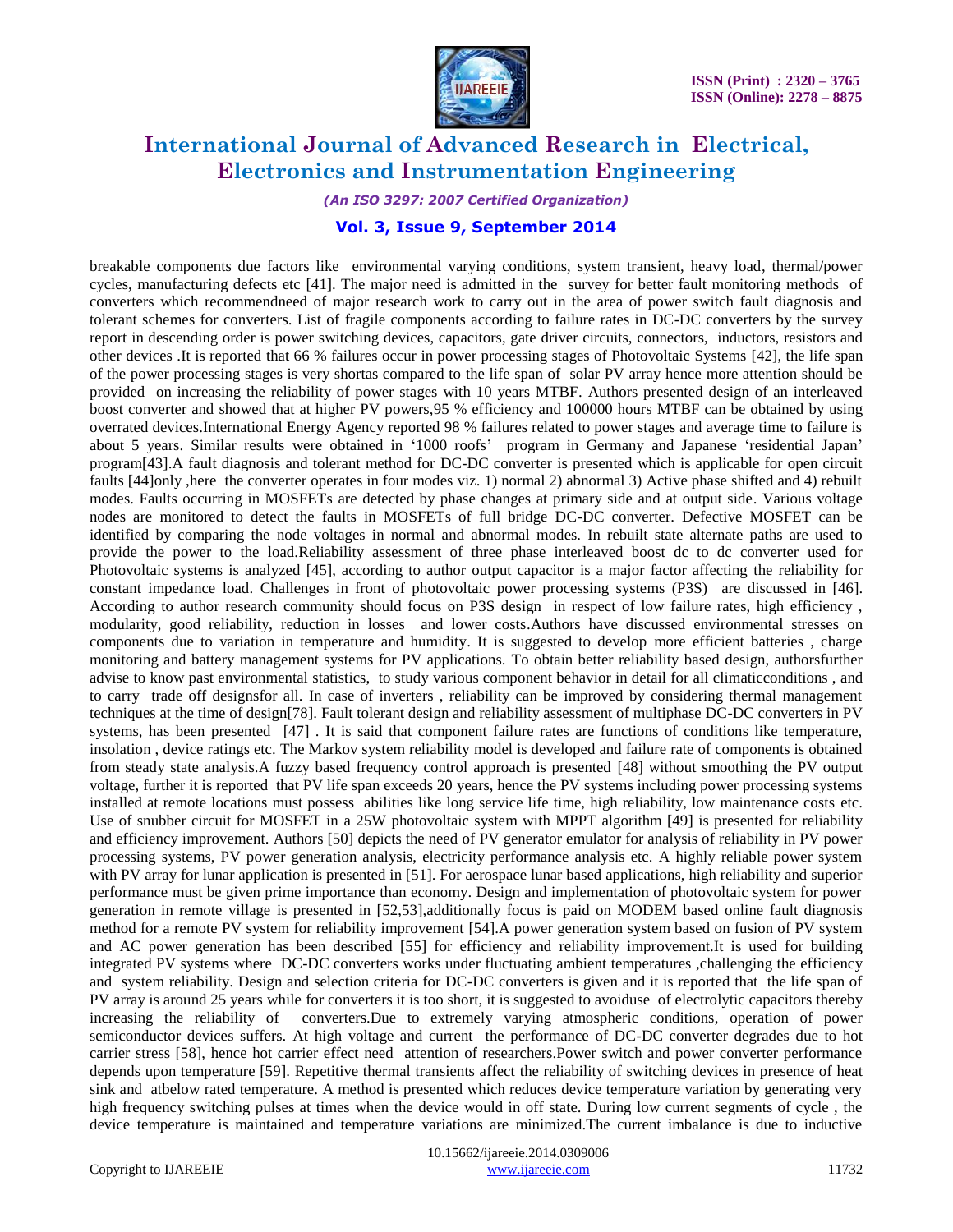

*(An ISO 3297: 2007 Certified Organization)*

### **Vol. 3, Issue 9, September 2014**

coupling from power to gate traces and gate wire bonds[60]. For high di/dt applications international layout of IGBTs must be focused. Usually MOSFETs and IGBTs find their applications in middle and high power converters respectively. For di/dt control, inductance estimation of IGBT module is necessary[61]. di/dt and dv/dt of power switches causes transients where current and voltage get vary as turn on and turn off signals are sent by gate control. Voltage and current transients causes EM emissions which disturbs the neighboring components. Voltage transients generate current through parasitic capacitances. Also the generated EM field creates parasitic current and voltage in surrounding electronics components. It is difficult to measure radiated EM fields and the coupling in converters. Hence the drivers should be designed in such a way that transients must be decreased. The power MOSFET failure mechanism used in half bridge DC-DC converter is analyzed in [62] which showed that reverse recovery carrier current activates parasitic BJT resulting in failure of MOSFET. Parasitic elements like gate oxide, poly silicon gate resistance play crucial role in determining reliability.

The system reliability can be improved by using standard topologies, early or post diagnosis of power switches and developing fault tolerant topologies[63].Sung Young Kim et al [65] presented a low cost fault diagnosis method for ZVS DC-DC converter in which DC link current pulse shapes are assessed. Current is sensed by the pulse transformer connected in DC link and samples are taken at every 3 ms intervals. In case of fault the current shape changes , for gating fault reverse current through fly wheel diode flows. It is observed that in faulty case higher current will flow than normal current. For SC faults current pulses are higher and wider. The disadvantage of this scheme is that, the faults in only one leg of H-bridge can be detected. A new circuit topology is proposed for fault tolerant H bridge DC-DC converter [66] which consists of alternate paths. The faults are diagnosed, prevented and output voltage is also maintained at a constant voltage. The complexityof circuit increases due to requirement of additional components.Another new topology with fault tolerant ability has been proposed for reliability improvement[67] in which redundant switches and capacitors are connected in such a way that output voltage is balanced without help of external circuitry. Upon failure of main switching devices , the clamping switching devices works. The method works well for both short and open switch faults, working of converter is guaranteed even if any switch fails. A failure detection routine for grid connected PV systems is presented [68], which automatically analyses the performance of PV system and in case of malfunction it determines the cause. Reference values of energy yield and hourly energy yield are compared and energy losses are detected. It also decides current failures and predicts possible failures.Different soft start schemes are discussed in [69-72] for DC-DC converters. During start up in converters large current and voltage overshoot is observed causing instability which can be reduced by voltage mode and current mode methods. Current mode soft start technique is found better as current can be controlled directly [73]. Current mode control includes linear feedback, integral action of output voltage and coil saturation to obtain stability and good output voltage regulation. Different controller design strategies for DC-DC converters are presented in [74-76].A generalized model for PV inverter system reliability analysis based on environmental analysis and inverter subsystems methodology have been presented[77] which uses inverter component reliability and Monte Carlo simulation for assessment. It is stated that the failure rates depend upon type of inverter ,number and size of components, power handling capacity of the devices. The need of detailed component failure data is depicted and it is suggested to form international failure database of inverter for accurate failure forecasting further it is advisedto use film capacitors and power switch modulesfor better reliability of inverter instead of electrolytic capacitor and discrete power switches in photovoltaic application.A technique to determine output currents in voltage fed PWM inverters by using current sensor in DC link is presented [79].In reliability based comparison of four photovoltaic systems, aimed at identification of most failure prone components it was found that MOSFETs are more prone to failure and temperature is the dominant stress factor. According to authors ,in the analyzed circuits capacitors were not found to be prone to failure. Weak reliability was observed in circuits having large number of MOSFETs [80]. Reliability performance evaluation of grid connected photovoltaic power systems by considering the variation in input power and ambient conditions has been presented [81]. Reliability indices are defined for sensitivity analysis and to check effect of different factors on photovoltaic power systems.A fault detecting and localizing scheme based on protection relays and circuit breakers is applied to multi terminal DC distribution system [82], which monitors local quantities to detect the faults, it uses IGBT based circuit breakers. The protection devices working on over current principle are placed in system in such a way that the faults can be detected , fault currents can be interrupted and faulty part can be isolated. The protection devices are placed at DC bus zones, rectifier side, inverter load side , DC converter load side zone and capacitor side. Results shows that the faults can be detected in

 10.15662/ijareeie.2014.0309006 Copyright to IJAREEIE [www.ijareeie.com](http://www.ijareeie.com/) 11733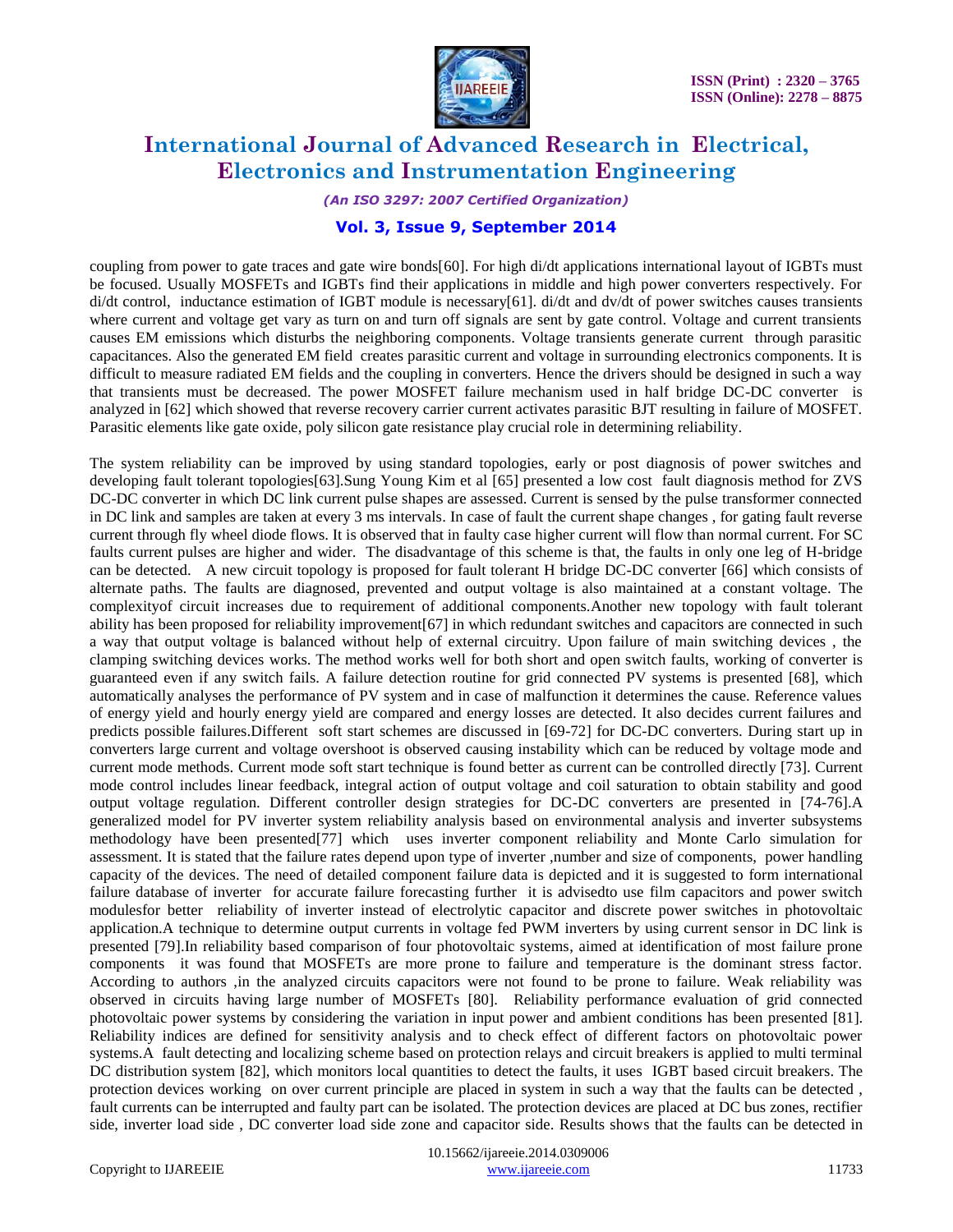

*(An ISO 3297: 2007 Certified Organization)*

### **Vol. 3, Issue 9, September 2014**

milli- seconds.A differential power processing scheme in which ,power is exchanged in case of MPP mismatch is presented [83], the converters do not operate in case of powermatch.The local converters have ability of faultmonitoring , diagnosis and protection strategiesand can communicate with each other if the inverter or the central hub is faulty .A rule based expert system for fault diagnosis in voltage source inverter is proposed [84]. The communication between user and the expert system is provided here.A FPGA based real time power converter failure diagnosis technique for fault tolerantconverter detects fault within 10 µS [85]. This technique uses redundant power switches which are triggered on failure of main switches. For renewable energy IGBT module based on Sinter technology is presented [86] which uses silver powder between IGBT chip and DCB. Silver have melting point of 900°c, hence more reliability is obtained, some other advantages obtained over solder technology are positional accuracy of 50 µm, the layers are 4.5 times thinner than solder technology. Furthermore thermal conductivity is four times higher than solder technology. Homogenous temperature distribution is also guaranteed , thereby reducing the thermal effects. An AI based technique for fault diagnosis of multilevel inverter is presented [87]. In AI based approach no mathematical modeling is needed hence development time is reduced. A modified converter topology is proposed in [88], in which flying capacitor based fourth leg is added to converter for fault tolerance competence. Reliability of converter in case of switch paralleling is studied in [89] and it has been found that paralleling approach decreases the system reliability , experiments show that for good reliability less number of switches should be used. In switch paralleling difference of di/dt in all switches results different switching energies and in off state over voltages destroys the devices.Fault tolerance is applied to multilevel inverter with H-bridge by using multi coil transformer and bidirectional valve [90]. The inverter operates efficiently in case of fault due to its reconfigurable topology , though the redundant components are required, the presented converter can be applied at the places where repairing, removal of the inverter is costly. Four types of power topologies viz. 1) single cell, single power stage 2) single cell, multiple power stage, 3) multiple cell single power stage, 4) multiple cell, multiple power stage are surveyed [91] for reliability testing , in these switching power transistors were found to be prone to failureand temperature was the main stress factor . According to Flicker et al [92] most of the IGBT failures are results of temperature effects, hence measurement of junction temperature using IR imaging will be proved to be meritorious. Authors have listed standards for IGBT design and testing developed by JEDEC for PV inverter application.

#### **V.CONCLUSION**

An overview of power switch faults, various fault diagnosis and fault tolerant schemes used in converters are discussed. Major research work is needed to carry out for power switches in areas of layeredconstruction, use of thermally insensitive material , improvement in device packaging technology, development in converter topology, investigation of fault diagnosis and tolerant schemes etc. Presentlymanufactured power switches are compact and efficient but are less robust and thermally instable . Since power devices have to work under thermal stress,proper thermal management is an important issue and should be considered at the time of design. There is a major need of research on converters having capability of fault monitoring, fault localization and fault tolerance competence. Improvement in efficiency, reliability, low failure rates, reduction in losses and costs are some of the issues which need attention. Focus should be paid on development of fault modeling , fault simulation methods and development of fault tolerant standard converter topologies.

#### **ACKNOWLEDGEMENT**

Authors are thankful to Shivaji University, Department of Technology, Kolhapur, India (Maharashtra), for providing necessary facilities for completion of this review.

#### **REFERENCES**

<sup>1.</sup> AlfioConsoli, FranscensoGennaro, Antonio Testa, Giuseppe Consentino, FerrucioFrisina, Romeo, Angelo Magri, Thermal instability of low voltage power MOSFET"s, *IEEE transactions on power electronics*,15 (3),pp.575-581, 2000.

<sup>2.</sup> T.Syau, P. Venkatraman, B.J.Baliga, Comparison of ultralow specific on- resistance UMOSFET structures:The ACCUFET, EXFET,INVFET and conventional UMOSFT"s, *IEEE transaction on electron devices*, 41 (5),pp.800-808, 2006.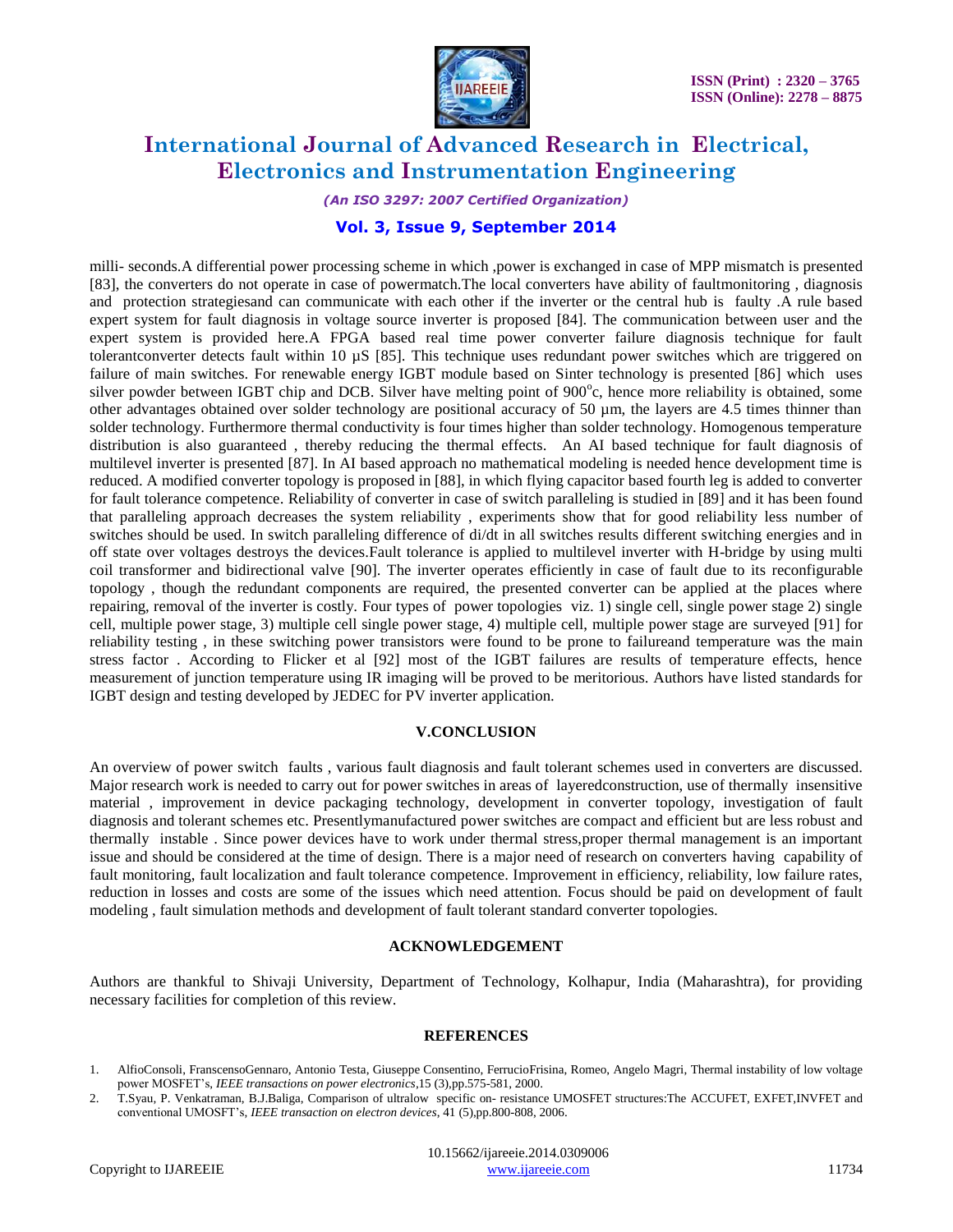

*(An ISO 3297: 2007 Certified Organization)*

### **Vol. 3, Issue 9, September 2014**

- 3. JaumeRoig, EvgueniyStefanov, Frederic Moranco, Thermal behavior of a superjunction MOSFET in a high current conduction, *IEEE transactions on electron devices*,53(7),pp.172-1720, 2006.
- 4. Dustin Murdock, Jose Ramos Torres, Jeffrey Connors, Robert Lorenz, Active thermal control of power electronics modules, *IEEE transactions on Industry applications*,42 (2),pp. 552-558, 2006.
- 5. Vanessa Smet, Forest,Huselstein,Rivhardieu,Khatir, Berkani, Ageing and failure modes of IGBT modules in high temperature power cycling , *IEEE transactions on industrial electronics*,58(10),pp. 4931-4941, 2011.
- 6. P.Kova, F. Fantini, On the effect of power cycling stress on IGBT modules, *Microelectronics Reliability*, 38(6-8) ,pp.1347-1352, 1998.
- 7. V.A.Sankaran, Chen, Avant, X.Xu, Power cycling reliability of IGBT power modules, *IEEE Industry Application Conference* , IAS annual meeting , 2,pp.1222-1227, 1997.
- 8. Akira Morozumi, Katsumi Yamada, Miyasaka, Sachio Sumi, Yasukazu Seki, Reliability of power cycling for IGBT power semiconductor modules,*IEEE transaction on industry applications*, 39 (3),pp.665-671, 2003.
- 9. AntinioTesta,Salvatore De caro, Sebastiano Russo, A reliability model for power MOSFETs working in avalanche mode based on an experimental temperature distribution analysis, *IEEE transactions on power electronics*, 27(6), pp.3093-3100, 2012.
- 10. Andrea Cester, Alessandro Paccaangella, Gabriella Ghidini, Simon Deleonibus, Georges Guegan, Collapse of MOSFET drain current after soft breakdown, *IEEE transactions on device and material reliability*,4 (1), pp.63-72, 2004.
- 11. Erik Kostandyan, John Sorensen, Reliability assessment of solder joints in power electronic modules by crack damage model for wind turbine applications, *Energies*, 4 (12), pp.2236-2248, 2011.
- 12. S. Pietranico, S. Pommier, S.Lefebvre, S.Pattofatto, Thermal fatigue and failure of electronic power device substrates, *International journal offatigue*, 31(11-12), pp.1911-1920, 2009.
- 13. FilippoChimento, Willy Harmansson, Tomas Jonson, Robustness evaluation of high voltage press pack IGBT modules in enhanced short circuit test,*IEEE transactions on industry applications*, 48(3), pp.1046-1053, 2012.
- 14. ZhuxianXu,Ming Li, Fei Wang, Liang, Investigation of Si IGBT operation at 200°C for traction applications, *IEEE transactions on power electronics*,28(5), pp.2604-2615, 2013.
- 15. AnisAmmous, Bruno Allard, HerveMorell, Transient temperature measurements and modeling of IGBTs under short circuit condition, *IEEE transactions on power electronics*,13(1), pp.12-25, 1998.
- 16. Masahito Otsuki, Onozawa, Hiroshi Kanemaru, Seki, Matsumoto, A study on the short circuit capability of field stop IGBTs, *IEEE transactions on electron devices*,50 (6), pp.1525-1531, 2003.
- 17. T. Wikstorm, F.Bauer, S.Linder, Fichtner, Experimental study on plasma engineering in 6500 V IGBTs, *12th International symposium on power semiconductor devices & ICs*, pp. 37-40, 2000.
- 18. J.Yamashita, H.Haraguchi, H.Hagino, A study on IGBTs turn off failure and inhomogenousoperation, *6 th International symposium on power semiconductor devices & ICs*, pp.45-50,1994.
- 19. KwangHoon Oh, Young Chul Kim, Kyu Lee, Chong Man Yun, Investigation of short circuit failure limited by dynamic avalanche capability in 600 V punch through IGBTs, *IEEE transactions on device and materials reliability*,6(1), pp.2-8, 2008.
- 20. Dr. Hui Huang, P.A.Mawby, A life time estimation technique for voltage source inverters, *IEEE transactions on power electronics*,28(8), pp.4113- 4119, 2013.
- 21. Hua Lu, Chris Bailey, Chun Yan Tin, Design for reliability of power electronics modules, 20<sup>th</sup> European symposium on the reliability of electron devices , failure physics and analysis, *Microelectronics reliability*,49(9-11), pp.1250-1255, 2009.
- 22. C. Bailey, T.Tilford, H.Lu, Reliability analysis for power electronics modules, *IEEE 30thInternational Spring Seminar on Electronics Technology*, pp.12-17, 2007.
- 23. [Gunther M, Wolter, Rittner, Failure mechanics of direct copper bonding substrates, *1 st Electronics system integration technology conference*, Dresden, Germany,2, pp.714-718, , 2006.
- 24. Dupont L., Khatir Z, Lefebevere S., Bontemps S., Effects of metallization thickness of ceramic substrates on the reliability of power assemblies under high temperature cycling, *Microelectronics reliability*,46(9-11), pp.1766-1771, 2006.
- 25. A.Hamidi, N.Beck, K.Thomas, E.Herr, Reliability and lifetime evaluation of different wire bonding technologies for high power IGBT modules, *Microelectronics reliability*, 39 (6-7), pp. 1153-1158, 1999.
- 26. Wei Kexin, DU Mingxing, XieLinlin, Li Jian, Study of bonding wire failure effects on external measurable signals of IGBT module, *IEEE transactions on device and materials reliability*,99,pp.1, 2012
- 27. Z. Khatir, S.Lefebvre, Boundary element analysis of thermal fatigue effects on high power IGBT modules, *Microelectronics reliability* 2004, 44(6), pp. 929-938.
- 28. MouniraBouarroudji, ZoubirKhatir, Jean Pierre, Lefebvre, Temperature level effect on solder life time during thermal cycling of power modules, *IEEE transactions on device and materials reliability*, 8(3), pp.471-477, 2008.
- 29. M.P.Rodriguez, N.Y.A.Shammas, A.T.Plumpton, D.Newcombe, D.E.Crees, Static and dynamic finite element modeling of thermal fatigue effects in insulated gate bipolar transistor modules, *Microelectronics reliability*, 40(3), pp. 455-463, 2000.
- 30. Mauro Ciappa, Selected failure mechanisms of modern power modules, *Microelectronics reliability*, 42(4-5), pp. 653-667, 2002.
- 31. Sameer Pendharkar, Malay Trivedi, Krishna Shenai, Electro thermal simulations in punchthrough and non- punchthrough IGBTs, *IEEE transactions on electron devices*, 45(10), pp. 2222-2231, 1998.
- 32. Reiner John, OvidiuVermesan, Reinhold Bayerer, High temperature power electronics IGBT modules for electrical and hybrid vehicles, *IMAPS High temperature electronics network*, 2009, pp.199-204.http://www.e3car.eu/papers/RJohn%20-%20WA23.pdf
- 33. ChihChiehShen, Allen Hefner, David Berning, Joseph Bernstein, Failure dynamics of the IGBT during turn off for unclamped inductive loading conditions, *IEEE transactions on industry applications*, 36(2), pp. 614-624, 2000.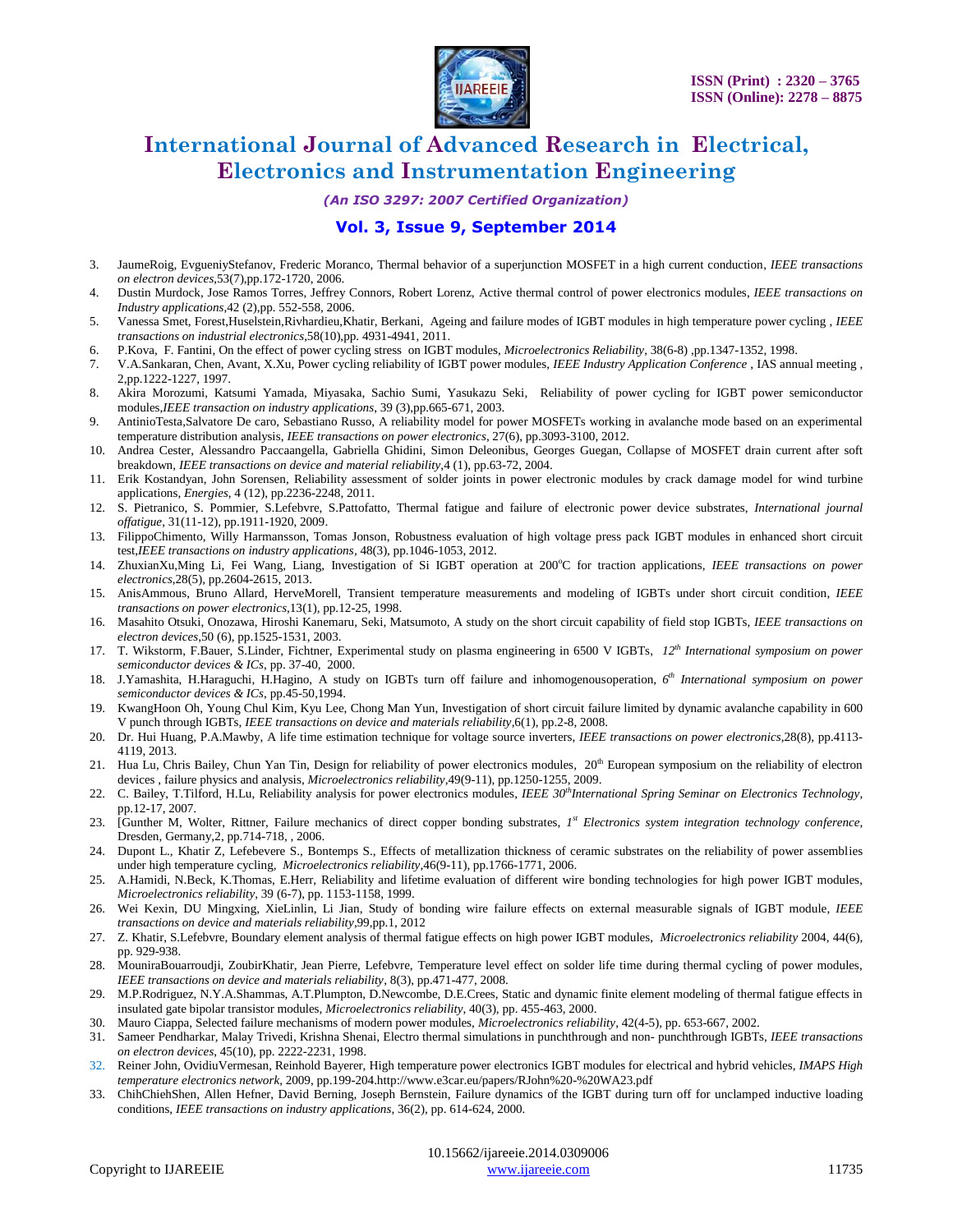

*(An ISO 3297: 2007 Certified Organization)*

### **Vol. 3, Issue 9, September 2014**

- 34. Malay Trivedi, Krishna Shenai, IGBT dynamics for clamped inductive switching, *IEEE transactions on electron devices*, 45(12), pp.2537-2545, 1998.
- 35. Xavier Perpina, Ignasi Cortes, Jesus Uresti, Xavier Jorda, Jose Rebollo, Layout role in failure physics of IGBTs under overloading clamped turnoff, *IEEE transactions on electron devices*,60(2), pp. 598-605, 2013.
- 36. L.Dupont, Z.Khatir, S.Lefebvre, S.Bontemps, Effects of metallization thickness of ceramic substrates on the reliability of power assemblies under high temperature cycling, *Microelectronics reliability*, 46(9-11),pp.1766-1771, 2011.
- 37. Bailey C., Lu H., Tilford T., Predicting the reliability of power electronic modules, *8 th International Conference on Electronic packaging technology*,pp.1-5, 2007.
- 38. Geoffrey R. Walker*,*Paul C. Sernia, "Cascaded DC-DC converter connection of photovoltaic modules",*IEEE transactions on power electronics*,19(4), pp.1130-1139, 2004.
- 39. Weidong Xiao, Nathan Ozog, William G. Dunford, Topology study of photovoltaic interface for maximum power point tracking, *IEEE transactions on industrial electronics*,54(3), pp.1696- 1704, 2007.
- 40. ChangzhengZhang, Shawu Du, Qiaofu Chen, A novel scheme suitable for High- Voltage and Large Capacity Photovoltaic power stations, *IEEE transactions on industrial electronics*,60(9), pp.3773-3783, 2013.
- 41. ShaoyangYang, Angus Bryant, Philip Maybap, Dawei Xing, Peter Tanver, An industry based survey of reliability in power electronics converters, *IEEE transactions on industry applications*,47(3), pp.1441-1451, 2011.
- 42. Hugo Callega, Freddy Chan, Israel Uribe,Reliability oriented assessment of a DC/DC converter for photovoltaic applications, *IEEE Power Electronics Specialists Conference*, pp. 1522-1527, 2007.
- 43. Freddy Chan, Hugo CallejaGjumlich, Reliability analysis of the power electronics stages in grid connected PV systems, *Cientifica*, 12(3),pp.149- 155, 2008.
- 44. Xuejun Pei, SongsongNie, Yu Chen, Yong Kang, Open circuit fault diagnosis and fault tolerant strategies for full bridge DC-DC converters, *IEEE transactions on power electronics*,27(5), pp.2550-2565, 2012.
- 45. SairajDhople, Ali Davoidi, Aljendra, Patrik Chapman, Reliability assessment of fault tolerant DC-DC converters for photovoltaic applications, *IEEE enrgy conversion congress and exposition*, pp.2271-2276, 2009.
- 46. Giovanni Petrone, Giovanni Spagnuolo, Remus Teodorescu, Mummadi, Massimo, Reliability issues in Photovoltaic power processing systems, *IEEE transactions on Industrial Electronics*,55(7),pp.2569-2580, 2008.
- 47. SairajDhople, Ali Davoudi, Alejandro D. Dominguez Garcia, Patrick L. Chapman, A unified approach to reliability assessment of multiphase DC-DC converters in Photovoltaic energy conversion systems, Power Electronics, *IEEE transactions on power electronics*,27(2), pp.739-751, 2012.
- 48. ManojDatta, TomonobuSenjyu, Atsushi Yona, ToshihisaFunabashi,Chul Hwan Kim, A frequency control approach by photovoltaic generator in a PV diesel hybrid power system, *IEEE transactions on energy conversions*, 26(2), pp.559-571, 2011.
- 49. R.M.Chao, S.H.Ko, F.S.Pai, I.H.Lin, C.C.Chang, Evaluation of a photovoltaic energy mechatronics system with a built in quadratic maximum power point tracking algorithm, *Solar Energy*, 83(12), pp.2177-2185, 2009.
- 50. Dylan Lu, Quang Nguyen, A photovoltaic panel emulator using a buck boost DC-DC converter and a low cost microcontroller, *Solar Energy*, 86(5), pp.1477-1484, 2012.
- 51. Alexander Domijan, Tariq Buchh, Photovoltaic array driven adjustable speed heat pump and power system scheme for a lunar based habitat, *IEEE transactions on Energy Conversion*, 13(4), pp. 366-372, 1998.
- 52. Iliceto A et al, Village power systems, a highly reliable management strategy of photovoltaic diesel power plant for remote villages,  $2^{nd}$  world *conference and exhibition on PV solar energy conversion,* Vienna, July 1998.
- 53. Musseli M, Notton G, Louche A, Design and operation of PV hybrid systems to supply small rural loads powers, 2<sup>nd</sup> world conference and exhibition *on PV solar energy conversion,* Vienna, pp. 3137-3140, 1998.
- 54. H.Desouki, A.A.Lotfy, Reliability improvement of isolated generating systems by photovoltaic ac fusion converters, *Renewable Energy*,23(3-4), pp.391-397, 2001.
- 55. Bangyin Liu, ShanxuDuan, Tao Cai, Photovoltaic DC building module based BIPV system- Concept and design considerations, *IEEE transactions on Power Electronics*, 26(5), pp.1418-1429, 2011.
- 56. StephaneLefebvere, ZoubirKhatir, Frederic Saint Eve, Experimental behavior of single chip IGBT and COOLMOS devices under repetitive short circuit conditions, *IEEE transactions on electron devices*, 52(2), pp.276-283, 2005.
- 57. Vinod John, Bum SeokSuh, Thomas A. Lipu, Fast clamped short circuit protection of IGBT"s, *IEEE transactions on industry applications*,35(2),pp.477-486, 1999.
- 58. C. Yu, L.Jiang, J.S.Juan, Study of performance degradations in DC-DC converter due to hot carrier stress by simulation, *Microelectronics reliability*, 46(9-11), pp.1840-1843, 2006.
- 59. MaheraMusallam, Paul Acarnely, C. Mark Johnson, Len Pritchard, Volker Pickert, Power electronic device temperature estimation and control in pulsed power and converter applications, *Control engineering practice*, 16 (12),pp.1438-1442, 2008.
- 60. M.J.Barnes, E.W.Blackmore, G.D.Wait, J.Lemire Elmore, B.Rablah, G.Leyh, M. Ngyuen, C.Pappas, Analysis of high power IGBT short circuit failures, *IEEE transactions on plasma science*,33(4), pp.1251-1261, 2005.
- 61. Pierre Lefranc, Dominique bergogne, State of the art of dv/dt and di/dt control of insulated gate power switches, Proceedings of the conference *Captech IAP1*, *Power supply and energy management for defence applications*, Bruxelles, Belgium 2007:http://hal.archivesouvertes.fr/docs/00/21/42/11/PDF/lefranc\_bergogne\_iap1\_2007.pdf
- 62. Giovanni Busatto, Giovanni VitoPersiano, Francesco Iannuzzo, Experimental and numerical investigation on MOSFET"s failure during reverse recovery of its internal diode, *IEEE transactions on electron devices*, 46(6), pp.1268-1273, 1999.
- 63. Jose Restrepo, Alberto Berzoy, AntinoGinart, Jose Aller, Ronald Harley, Thomas Habetler, Switching strategies for fault tolerant operation of single DC link dual converters, *IEEE transaction on power electronics* ,27(2), pp.509-518, 2012.